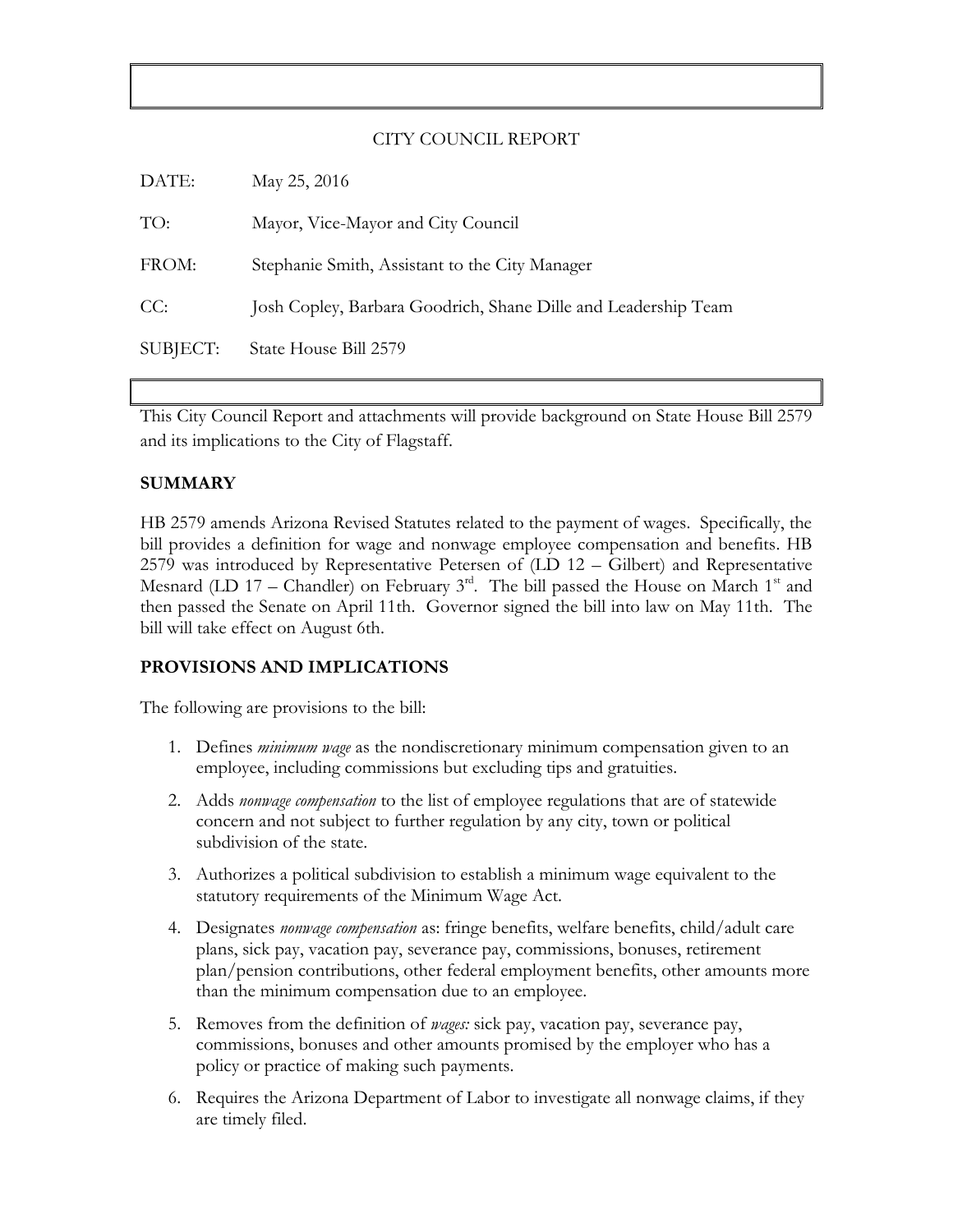City Council Report May 25, 2016 HB 2579 Page 2

## **BACKGROUND:**

Current law states that Arizona employers are required to pay regular employees at least the minimum wage, currently \$8.05 per hour. Proposition 202, a voter initiative passed in 2006 (effective January 1, 2007), established the Act, requiring an annual increase in minimum wage based on the Consumer Price Index of All Urban Consumers, Bureau of Labor Statistics, U.S. Department of Labor. *Wage*s means the nondiscretionary monies due to an employee in return for labor or services, whether determined by time, task, piece, commission or other means of calculation*. Wages* also includes sick, vacation and severance pay, commissions and bonuses, plus other amounts as promised by the employer as a policy or practice. (A.R.S. § 23-350)

The cash wage (\$3.00 less than minimum wage) is paid to employees who regularly and customarily receive tips or gratuities. If the cash wage plus tips do not equal the minimum wage, then employers are responsible for paying the difference to the employee.

According to the Industrial Commission of Arizona (ICA), Labor Department, any person can file a complaint if the person is not receiving the state minimum wage or has been retaliated against for asserting a claim or right under the Act. (www.ica.state.az.us)

# **RECOMMENDATION / CONCLUSION:**

This report is for information only.

# **ATTACHMENTS:**

• HB 2759 as transmitted to the Governor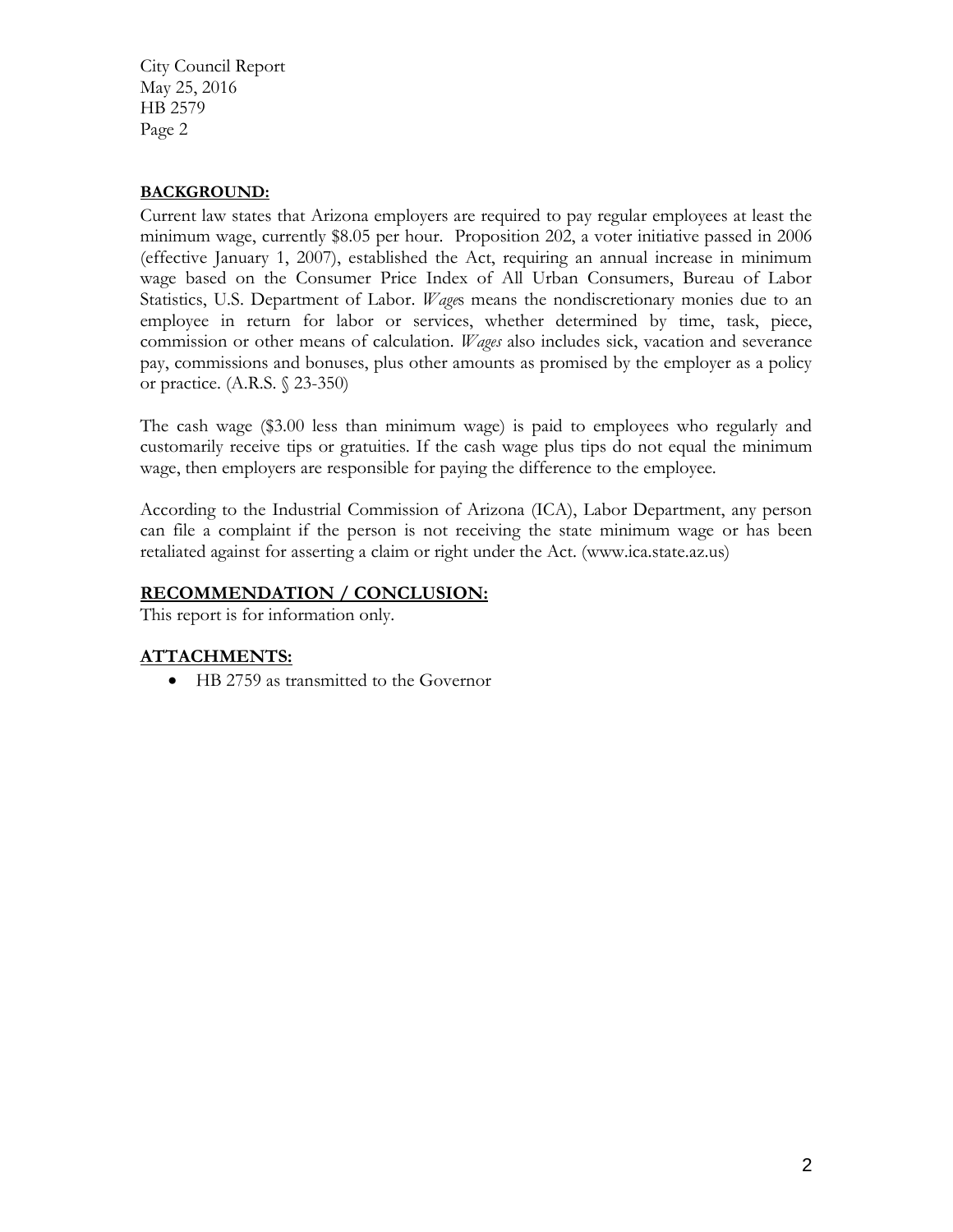**Senate Engrossed House Bill**

**State of Arizona House of Representatives Fifty-second Legislature Second Regular Session 2016** 

# **HOUSE BILL 2579**

#### **AN ACT**

**AMENDING SECTIONS 23-204, 23-350 AND 23-357, ARIZONA REVISED STATUTES; RELATING TO THE PAYMENT OF WAGES.** 

**(TEXT OF BILL BEGINS ON NEXT PAGE)**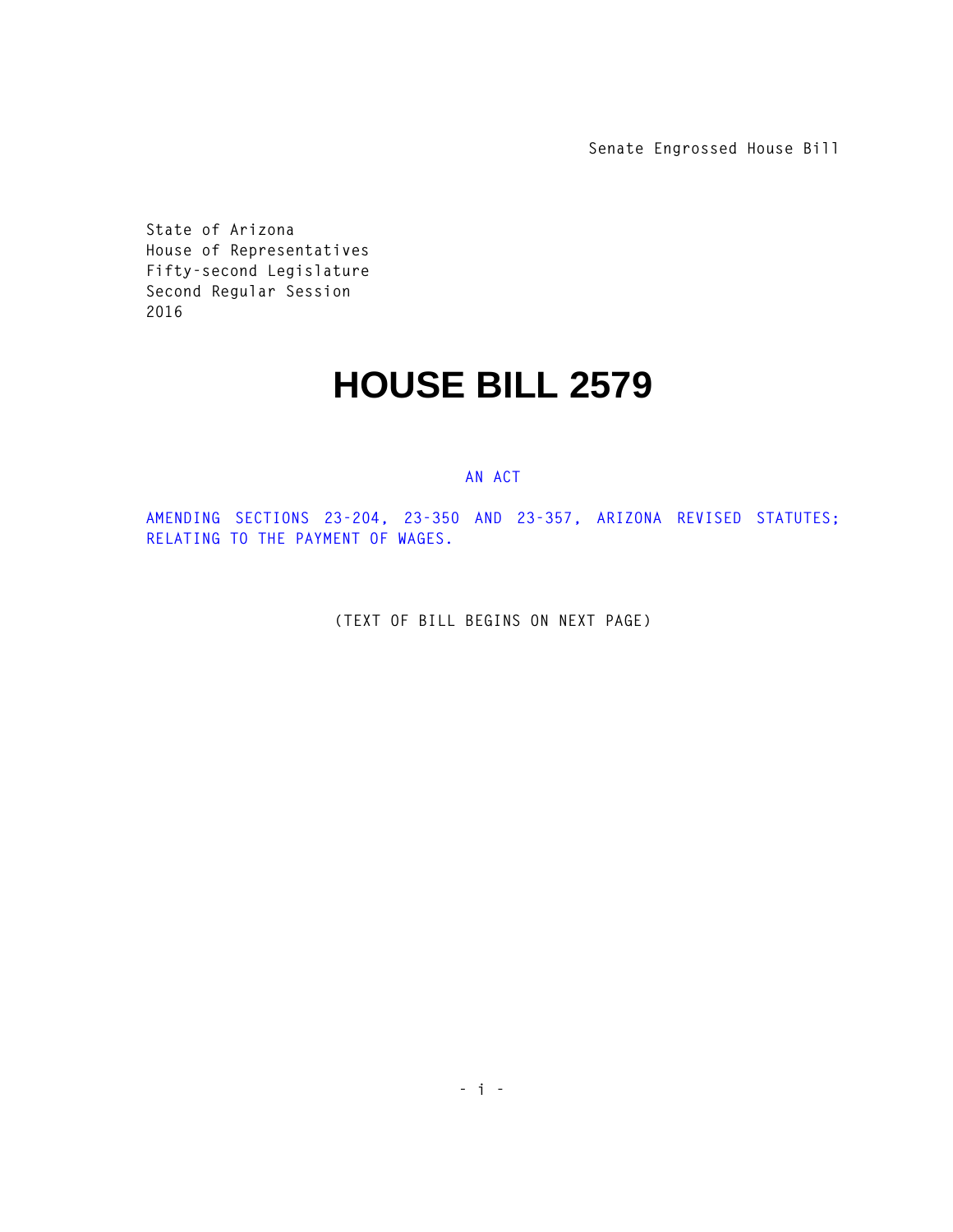**1 Be it enacted by the Legislature of the State of Arizona: 2 Section 1. Section 23-204, Arizona Revised Statutes, is amended to 3 read: 4 23-204. Employee benefits; state preemption; exemption; 5 definition 6 A. The regulation of employee benefits, including NONWAGE 7 compensation, paid and unpaid leave and other absences, meal breaks and rest 8 periods, is of statewide concern. The regulation of NONWAGE employee 9 benefits pursuant to this chapter and federal law is not subject to further 10 regulation by a city, town or other political subdivision of this state. 11 B. This section does not apply to any employee benefit, including 12 NONWAGE compensation, paid and unpaid leave and other absences, meal breaks 13 and rest periods, provided by a city, town or other political subdivision of 14 this state to any of its employees. 15 C. FOR THE PURPOSES OF THIS SECTION, "NONWAGE COMPENSATION" INCLUDES 16 FRINGE BENEFITS, WELFARE BENEFITS, CHILD OR ADULT CARE PLANS, SICK PAY, 17 VACATION PAY, SEVERANCE PAY, COMMISSIONS, BONUSES, RETIREMENT PLAN OR PENSION 18 CONTRIBUTIONS, OTHER EMPLOYMENT BENEFITS PROVIDED IN 29 UNITED STATES CODE 19 SECTION 2611 AND OTHER AMOUNTS PROMISED TO THE EMPLOYEE THAT ARE MORE THAN 20 THE MINIMUM COMPENSATION DUE AN EMPLOYEE BY REASON OF EMPLOYMENT. 21 Sec. 2. Section 23-350, Arizona Revised Statutes, is amended to read: 22 23-350. Definitions 23 In this article, unless the context otherwise requires: 24 1. "Department" means the labor department of the industrial 25 commission of Arizona. 26 2. "Employee" means any person who performs services for an employer 27 under a contract of employment either made in this state or to be performed 28 wholly or partly within this state. 29 3. "Employer" means any individual, partnership, association, joint 30 stock company, trust, OR corporation, the administrator or executor of the 31 estate of a deceased individual or the receiver, trustee or successor of any 32 of such persons employing any person. Employer also includes this state and 33 any county, municipality, school district or other political subdivision of 34 this state. 35 4. "Hours worked" includes all time an employee is employed. 36 5. "MINIMUM WAGE" MEANS THE NONDISCRETIONARY MINIMUM COMPENSATION DUE 37 AN EMPLOYEE BY REASON OF EMPLOYMENT, INCLUDING THE EMPLOYEE'S COMMISSIONS, 38 BUT EXCLUDING TIPS OR GRATUITIES. 39 5. 6. "Payroll card account" means an account that is directly or 40 indirectly established through an employer and to which electronic fund 41 transfers of an employee's wages are made on a recurring basis whether the 42 account is operated or managed by the employer, a third-party payroll 43 processor, a depository institution or any other person.**